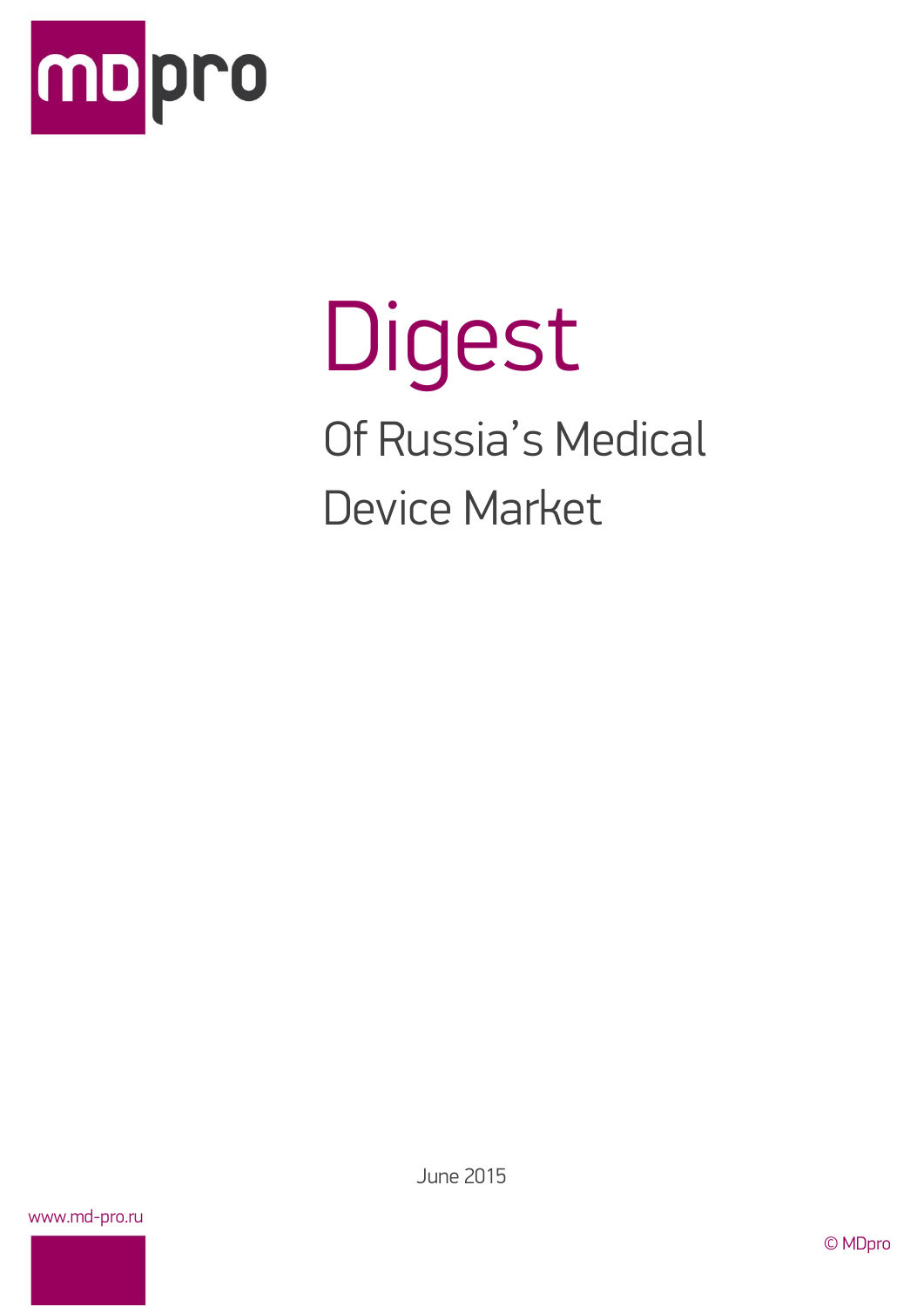## Key Industry News

#### Manufacturing of medical devices in Russia increased by 17.6%

Russian Federal State Statistics Service (Rosstat) calculated the value of medical devices (including surgical equipment, orthopedic appliances and their components), produced by Russian companies in April 2015.

According to the report of Rosstat, the total value of produced medical devices in April 2015 amounted to 2.6 billion rubles, which is 17.6% more than in the same period in 2014.

In January - April 2015 the value of manufactured medical devices reached 8.8 billion rubles. This figure is 10.4% higher than in the first four months of 2014.

#### Scientists from Nizhny Novgorod were first in Russia to create "bone-cement"

Doctors from The Volga District Medical Centre (VDMC) in cooperation with a private medical company have created and patented a new biological material they called "bone cement", which allows to create human bones during surgery. "Bone cement" is a synthetic material made from prepolymer. Due to it, the material is hypoallergenic and biocompatible.

It is reported that if the price per unit of US material reaches 80 thousand rubles, the Russian package will cost about 18 thousand rubles. Thanks to the invention of safe "bone cement" many patients will get a chance to save a limb rather than amputate.

"Cement, mixed during the operation, is put on the damaged or remote part of the bone. After freezing we get an artificial implant", said Anton Novikov.

It is know that more than 80 successful operations with the use of "bone-cement" has been performed in VDMC so far.

According to the scientists, bone portions up to 30 cubic centimeters can be restored with the help of this material. The integration of a bone and material happens within 10-15 years.

#### TPU scientists have developed a device for heart's diagnosing without a doctor

The team of young scientists of Tomsk Polytechnic University have developed a portable pocket electrocardiograph "ECG – Express", designed for self-diagnosis of cardiovascular diseases.

The device allows a person to receive his cardiogram promptly without attending hospital. It can be electronically sent the doctor, printed out and provided for inspection.

"The project is very urgent, it must solve a very important social issue – the fight against sudden death. We plan to test the device on patients of the Institute of Cardiology, who suffered an acute myocardial infarction. It is important to monitor changes in their ECG, to eliminate the risk of new infarction. Also, we will solve the problems that are associated with the convenience of data interpretation", the deputy director of the Institute of Cardiology Shamil Akhmedov said about development's prospects.

In the future, "ECG – Express" will be able to determine myocardial infarction, angina pectoris and other manifestations of coronary heart disease, developers plan to introduce a non-contact measuring instrument technology as well. According to the authors a pocket ECG will cost about 5000 rubles (appx. \$145).

#### First Russian medical exoskeleton goes on trial

The clinical trials of Russia's first exoskeleton, designed for rehabilitation of patients with disorders of the locomotive system, will begin in May at one of the country's top medical research institutions.

The exoskeleton's developer, ExoAtlet, a company from state-run innovation hub Skolkovo, said that it agreed on cooperation with the Moscow-based Russian National Research Medical University named after Nikolay Pirogov.

It is known that an expert commission will select the most suitable candidates from 700 applicants who will undergo a 30-hour training course in an exoskeleton under supervision from the medics. Future participants are people who suffer from a variety of spinal cord injuries, cerebral palsy and other neurological disorders.

ExoAtlet delivered the first functional prototype of Russian exoskeleton for medical rehabilitation back in 2013.

In June 2014, the company won the nationwide start-up competition, which was organized by Skolkovo.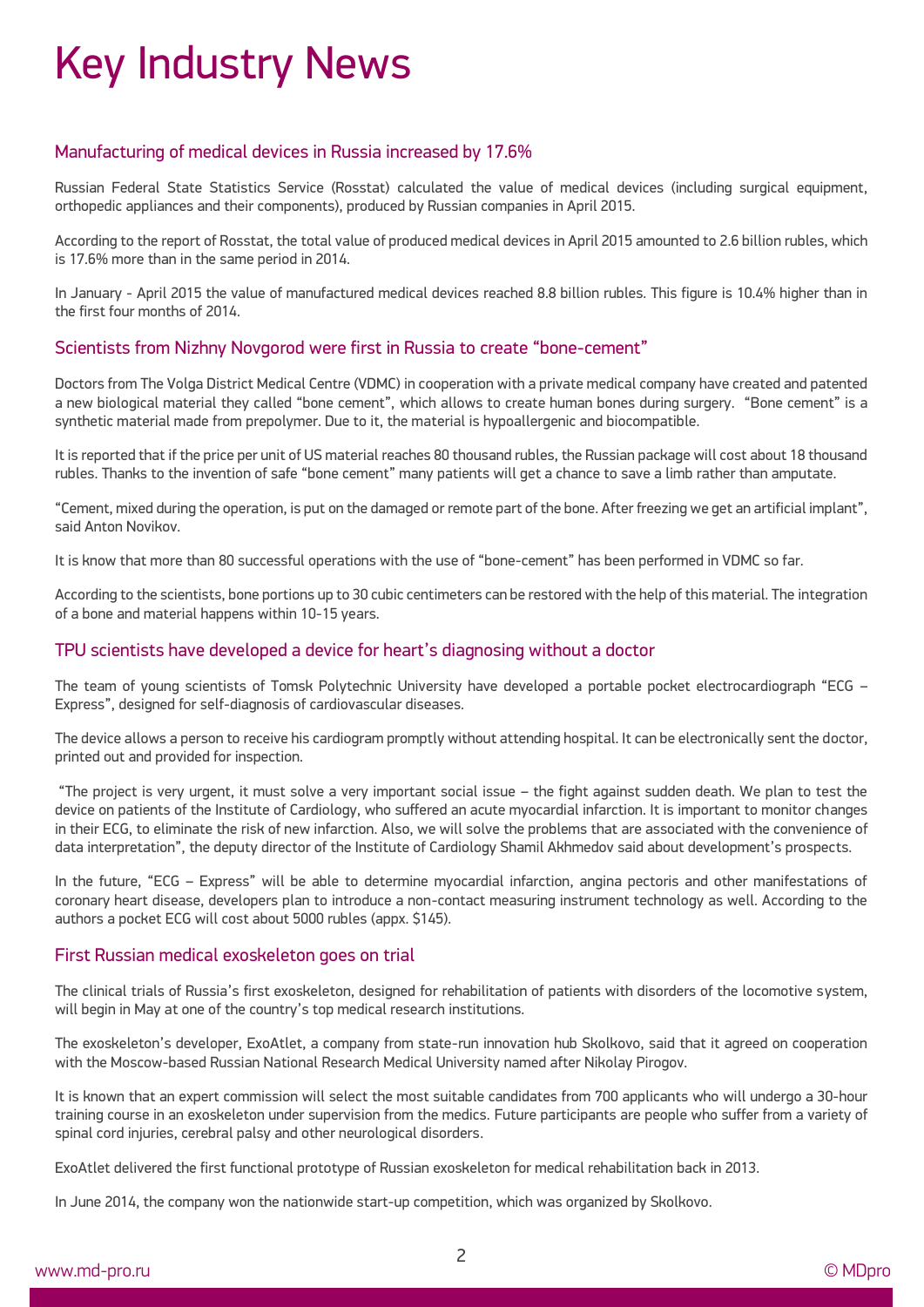#### Ural Federal University and Ilizarov Center will be engaged in limb prosthetics

Ural Federal University in cooperation with the Russian Ilizarov Scientific Center for Restorative Traumatology and Orthopaedics will grow and implant in the human body prostheses that replace lost limbs.

This field of medicine called osseointegration presupposes merging of implants with the bone tissue. According to Sergey Kortov, the Vice-rector for Innovations of Ural Federal University, what is very important for osseointegration is biocompatibility of used materials so that the bone tissue could easily grow through it during regeneration. It requires a strong cellular structure, which can be created with the use of additive technologies.

"For example, if a person lost a phalanx of a finger, we would create a substitute of the phalanx and implant it", he said. "What will be on the top is the bone tissue grown from biocompatible materials. Finally we will get a properly functional finger with the only difference – it will not have the nerves and blood vessels".

According to the scientist, the concept of osseointegration and its clinical application in tissue integrated prosthesis has opened up many new avenues in replacement of lost limbs.

#### Semiotics will supply microchips for revealing glycan-binding proteins to the US

Portfolio company of Biofund RVC, Semiotics, has started exporting a microchip for the quantitative determination of glycanbinding proteins. It signed a partnership agreement for the distribution of a microchip with GlycoTech Corporation.

According to Semiotics, a Russian microchip contains the world's largest library of carbohydrate glycans, which has been created for 30 years. Already now up to 600 carbohydrate glycans can be placed on the chip to get information about hundreds of diseases.

"Identification of glycan-specific antibodies in the blood opens up new opportunities for diagnosing a wide range of infectious disease, autoimmunity and cancer. Mapping the specificity of bacterial and viral lectins and also glycanase bacteriophage is a key step in the development of antimicrobial next-generation drugs which are an alternative to classical antibiotics", as stated in Semiotics' press release.

The microchip was created at the M.M. Shemyakin–Yu.A. Ovchinnikov Institute of Bioorganic Chemistry of the Russian Academy of Sciences in conjunction with New York University.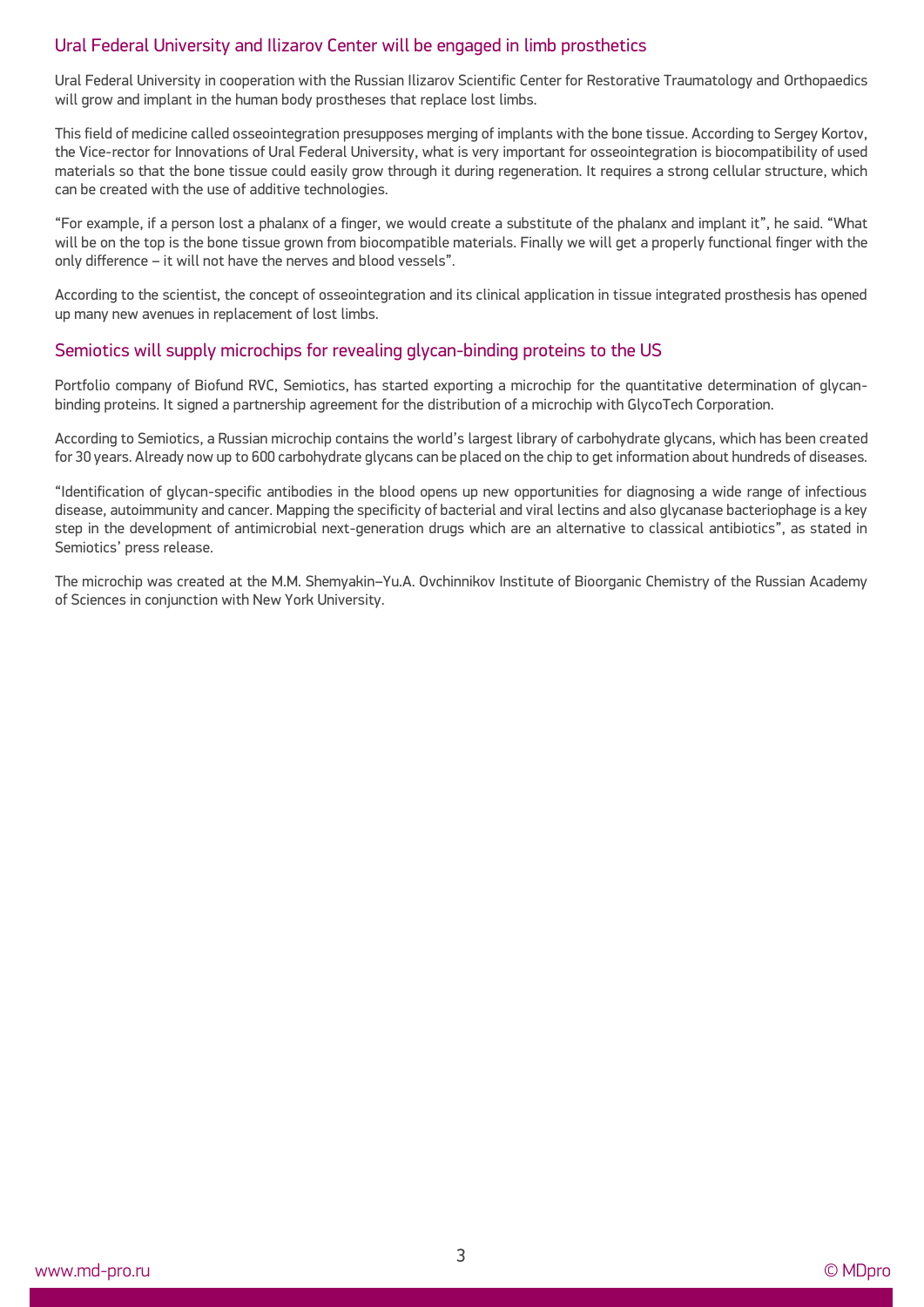### Market Statistics (May 2015)

Since most of Russian healthcare facilities are state owned, 75% of all medical devices are sold through a public bidding process. Therefore, the dynamics of public procurement of medical devices determines the dynamics of the whole market. It explains the importance of tracking the value of public procurement market on a monthly basis. The analysis of public procurement uses data on tenders for delivery of medical devices posted on the official procurement website [www.zakupki.gov.ru.](http://www.zakupki.gov.ru/)

Figure 1 shows that the value of public contracts in May 2015 was RUB 20 bln., which is more than 53% higher than April 2014's 13 bln.

Figure 2 demonstrates that market dynamics in USD is a bit different. It reflects the trend of a strengthening ruble against the US dollar.



Figure 1. Dynamics of public procurement in 2014-2015 (RUB mln.)

Source: MDpro





Source: MDpro